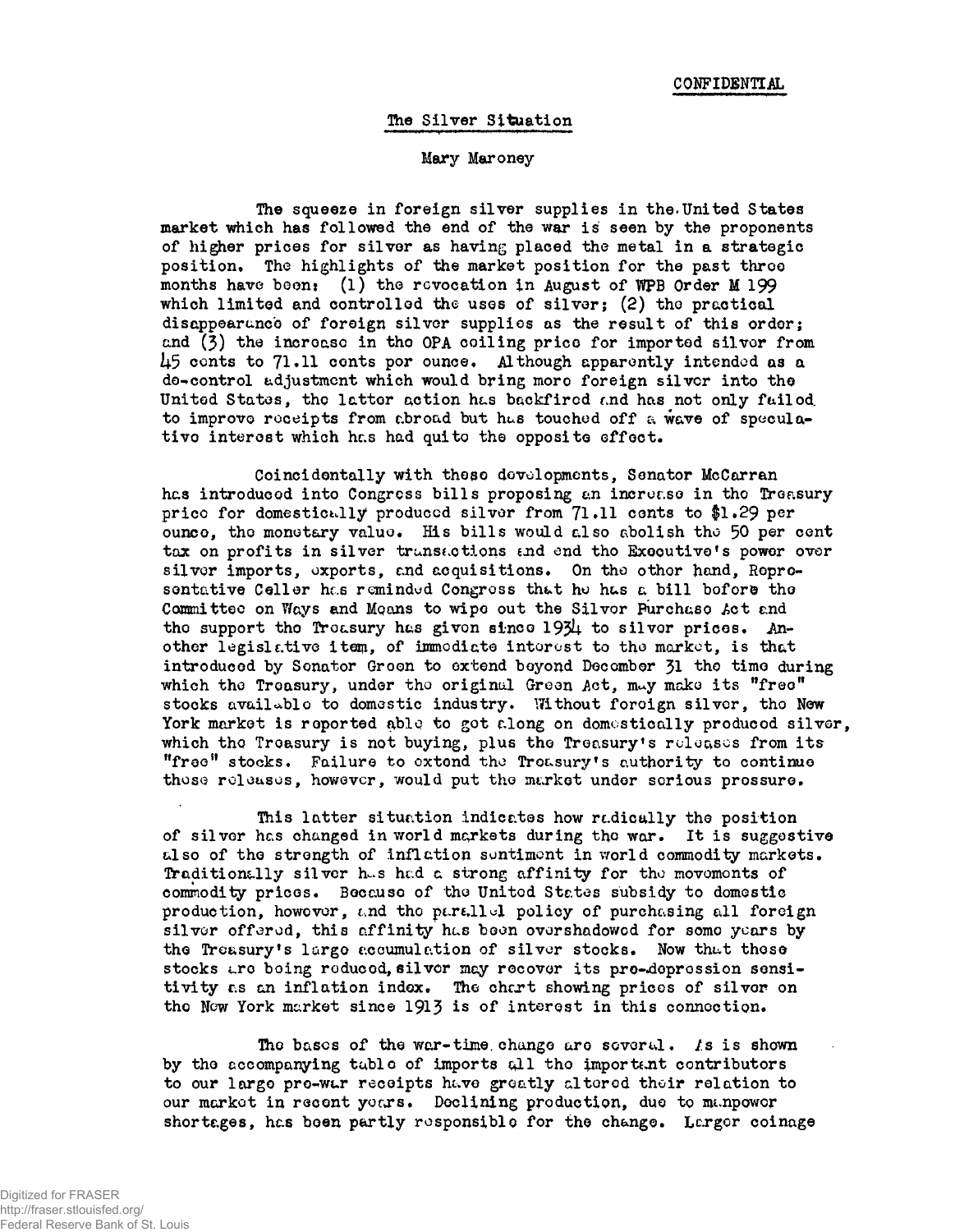**requirements arising from the higher world price level have had some** influence. In addition, many countries have experienced a notable **demand arising from hoarding. Another abnormal factor with the Latin American producers hus been the unusual demand for silver objects, particularly jewelry, which these countries could satisfy by retaining** their bar silver for home manufacture. The war-time restrictions on **production in the United States h^ve afforded double protection to** foreign manufacturers in limiting the amount of competing civilian **goods of United States origin and in keeping our coiling on foreign bar silvor prices low.**

At the same time that imports have been falling, domestic **consumption of silver has** *byen* **rising rapidly. In the war industries,** there has been an extension of silver-using technology as well as sub**stitution of silvor for scarcer, motals, especially tin and nickol. We have also became exporters on a substantial scale to allios in need of silvor to meet coinago and hoarding demand. Notwithstanding a severe limitution on the output of non-essential silver manufactures in the** United States (to 50 per cont of 1941-1942 production), it has boon nccessary to make available some of the Treasury's so-called "froe' **(i.o. , non-monetiz©d) silvor for industry and for lend-louso export,** as well as to shift to non-consumptive use in plants working on war con**tracts somo of the silver bucking silvor certificates. At the present timo, the freasury's stocks of unmonctized silver, while still sub**stantial, are some 900 million ounces bolow their early May 1942 **figuro, which was tho high point of accumulations. Thoy now cmount to approximately I4.9O million ouncos, of which i t is estimated that approxlxa&tely 210 million is obligated for monotiz&tion.**

The present agitation for higher silver prices, therefore, **springs in a general way from the fact that stocks in the United States market are dependent on legislative action. Our 19W+ consumption of silver amounted to 120,000,000 ounces. This was six times the pre-war figure. Although consumption for war purposes hus been shut off, the figure for this year will probably again be large because of the backlog of civilian demand fed by high purchasing power. United States production in 19WU was 37 million ounces? although ronowod operations of tho gold mines is again contributing somo by-product silvor to the** supply, it does not seem that 1945 production will be a great deal largor. Thus the Treasury's authority to continue sales from its **freo silvor is of grout interest. Tho amount of this froo silvor remaining in tho Treasury, approximately 280 million ounces,would soom to be adoquato to moot our coinage end industrial, requirements. Tho question of tho authority to continue releases is tho important factor in the bullish sentiment and there hc.s been no indication of official policy one way or the other.**

There have been some indications that the situation in our market has had upsetting consequences in the larger foreign markets. *%n* **Mexico, the riso in our price increased tho intrinsic valuo of** the silvor peso abovo its monetary vulue so that the Mexican Govern**mont hus attempted to retire the outstanding silver coins c\t a 20 por cent premium. Despite the fact that this premium cancels out tho**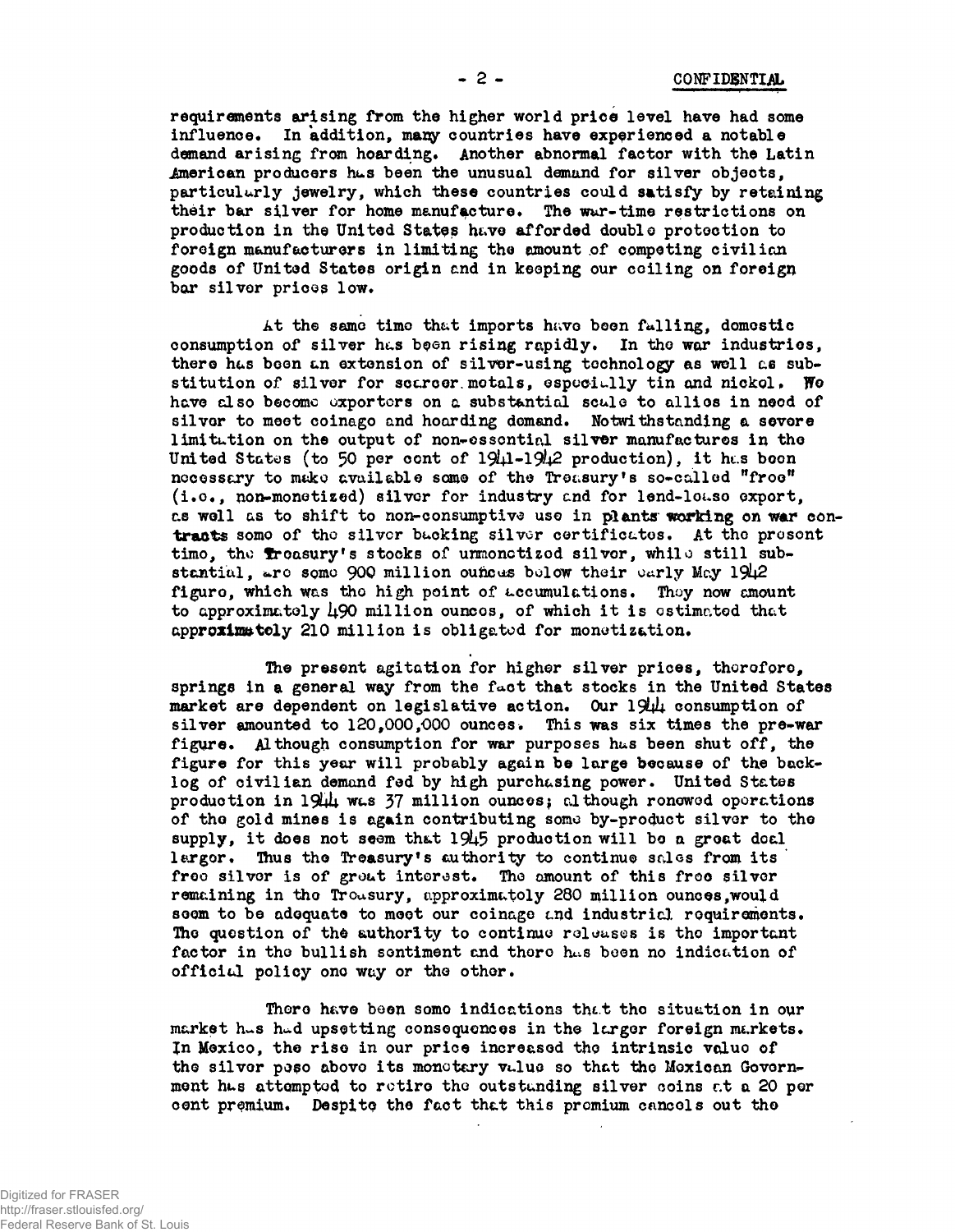estimated profit to be derived from forcign shipment, the Bank's rotirement program is reported to have met with comparatively little succoss. The Bank intends to mint now coins with a lower silver content. The failure of hoarded silver to return will, of course, make less newly mined silver available for sale on the world market.

In Canada, the Government has been under pressure to increase the domestic price for silver above the present price of  $\mu_0$ conts Canadian but so far has not yielded. Of the 14 million ounces of Canadian silver produced last year, about three-quarters was required for domestic use. Although comparatively little production can take advantage of the higher United States price, an active market in silver properties is reported. In London, prices have boen raised to correspond to the United States price. There have been no other repercussions since the market is controlled and there have been no special demands. There is no indication as yet of any marked effects of the United States price increase in India and China. In these markets, where hoarding is very important, the quotations are considerably above the United States price.

| $\mathbf{r}_\mathbf{a}$ b <sub>r</sub> |  |
|----------------------------------------|--|
|----------------------------------------|--|

| Period                                                                   | To tal                                             | Imported from      |                                 |                                              |                                              |                                            |                    |             |
|--------------------------------------------------------------------------|----------------------------------------------------|--------------------|---------------------------------|----------------------------------------------|----------------------------------------------|--------------------------------------------|--------------------|-------------|
|                                                                          |                                                    | Uni ted<br>Kingdom |                                 | Canada Mexico Peru                           |                                              | <b>Othor</b><br>Latin<br>America           | Japan              | AI<br>other |
| 1938<br>1939<br>1940<br>1941<br>1942<br>1943<br>1944<br>1945: Jan.-Sept. | 5116<br>194<br>166<br>134<br>108<br>63<br>51<br>34 | 83<br>39           | 29<br>23<br>20<br>18<br>14<br>8 | 97<br>81<br>71<br>75<br>70<br>24<br>15<br>12 | 17<br>16<br>.18<br>14<br>11<br>12<br>11<br>7 | 8<br>10<br>11<br>12<br>8<br>15<br>15<br>10 | 7<br>11<br>31<br>8 | 13<br>2     |

# United States Imports of Silver Bullion (In millions of ounces)

#### Table 2

# Silver Consumed in Industry and Arts in the United States (In millions of ounces)

| 1938 | 20   |
|------|------|
| 1939 | 45   |
| 1940 | ىلىل |
| 1941 | 72   |
| 1942 | 101  |
| 1943 | 130  |
| 1944 | 120  |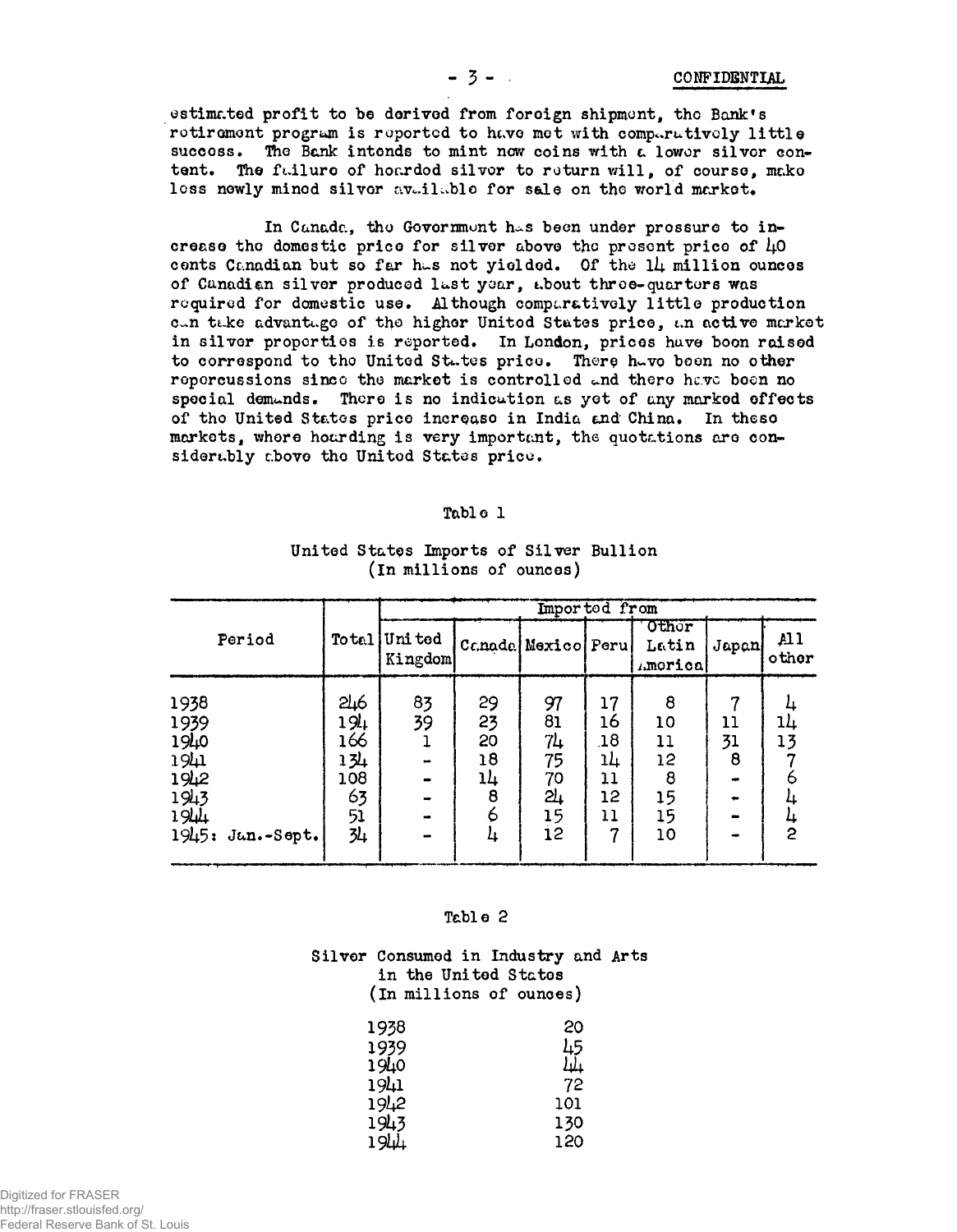#### - 4 -

# Table 3

#### 1942 1940 1941 1943  $194 +$ 1938 1939 Ar ea 63 Mexico 81 76 83 78 85 71 59. 58  $67$ 54 United States 69 45 37 23 त्रा : 21 55 22  $17$ 14 Canada  $21$ 19 19 16  $15$ 15 12 Peru Other Latin America 16  $17$ 15 16 16  $15$ 14 14  $15$ 13 Not available Europe, excluding U.S.S.R. 15 15  $\mathbf{B}$  $\mathbf{r}$ 15 Australia and Oceania Ħ Ħ  $12$  $11$  $\mathbf{1}$ Asia, excluding Japan  $\mathfrak n$ Ħ 6 Africa 6 5 या  $510<sup>1</sup>$ 255 Total

#### Silver Production (In millions of fine ounces)

# Table  $\mu$

# United States Silver Stocks (In millions of ounces)

|                                                                                          |                         | April 30, 1945 October 31, 1945 |                     |         | Change        |        |
|------------------------------------------------------------------------------------------|-------------------------|---------------------------------|---------------------|---------|---------------|--------|
| In Treasury                                                                              |                         | 2,901                           |                     | 2,052   |               | $-849$ |
| As security for certificates<br>Bullion<br>Dollars                                       | 1,158<br>363            | 1,521                           | 1/1,273<br>262      | 1,535   | 115<br>$-101$ | $1+$   |
| In Goneral Fund<br>Dollars<br>Subsidiary coin<br>Bullion for recoinago<br>"Free" bullion | 10<br>10<br>2,<br>1,360 | 1,380                           | 17<br>10<br>1/3/490 | 517     | $-870$        | $-863$ |
| Outside Treasury                                                                         |                         | 414                             |                     | 707     |               | 293    |
| $D$ ollars<br>Subsidiary coin                                                            | 51<br>363               |                                 | 104<br>603          |         | 53<br>210     |        |
| Total stock                                                                              |                         | 3,315                           |                     | 4/2,759 |               | $-556$ |

878 million ounces of those items are held by Office of Defense Plants of  $1/$ the Reconstruction Finance Corporation in non-consumptive uses.

2/ Less than 500 thousand ounces.

 $\overline{3}$  of this amount it is estimated that approximately 210 million ounces are obligated for monetization.

Excludes silver contained in five cont picce coinage. Through June 1945, the latest date available, 40 million ounces had been consumed.

In the appended chart of New York silver pieces, the line  $NOTB:$ since 1933 represents quotations on foreign silver. The Treasury's price for domestic silver is not shown.